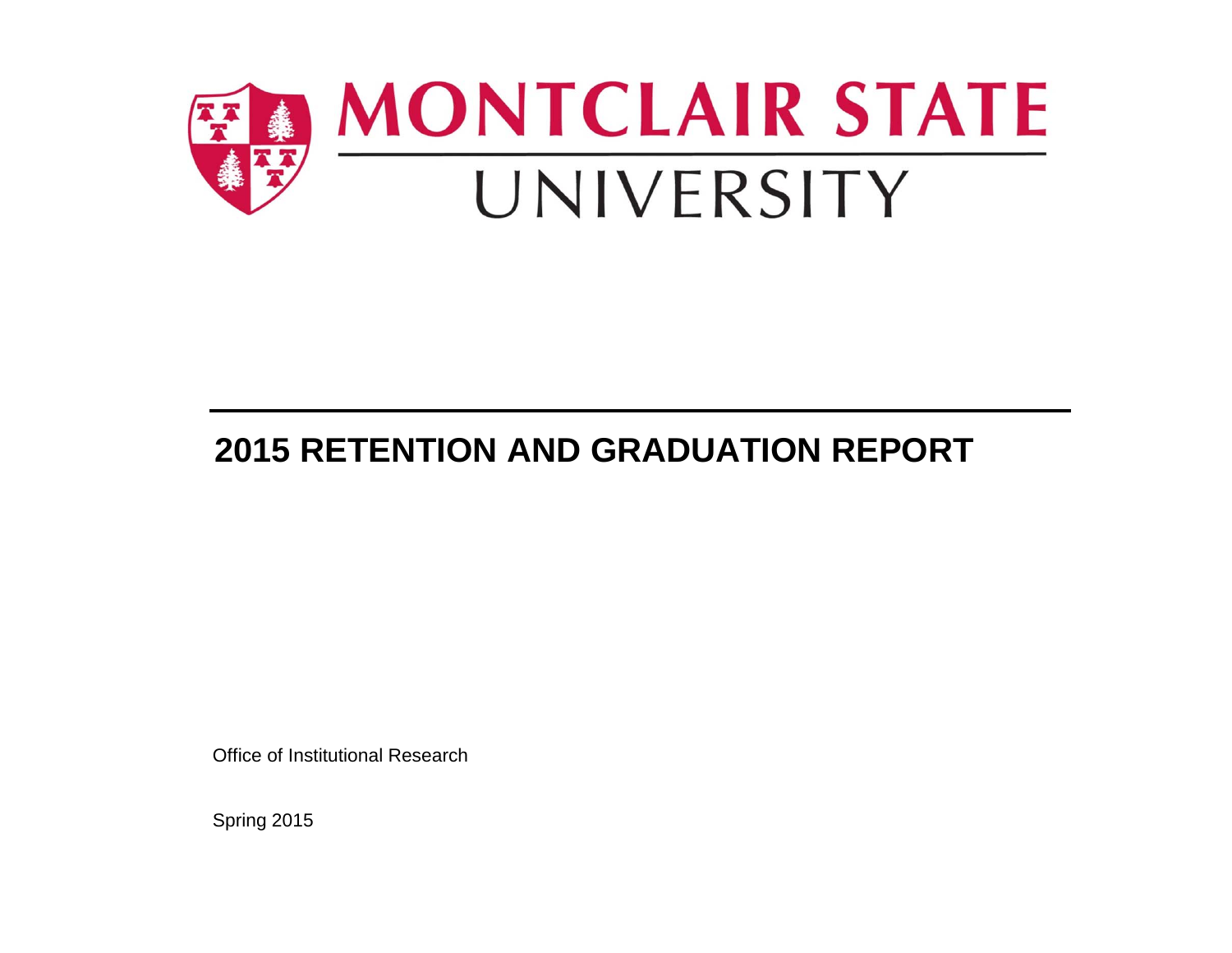### **TABLE 1: RETENTION AND GRADUATION RATES FOR FULL-TIME, FIRST TIME UNDERGRADUATE COHORTS ENTERING FALL 2004 TO FALL 2013 [1]**

|                              |                                                                  |                              | <b>RETENTION RATES</b>                             |                              | <b>RETENTION &amp; CUMULATIVE GRADUATION RATES [2]</b> |                                                                                         |                                  |                                   |                                  |                                                                   |
|------------------------------|------------------------------------------------------------------|------------------------------|----------------------------------------------------|------------------------------|--------------------------------------------------------|-----------------------------------------------------------------------------------------|----------------------------------|-----------------------------------|----------------------------------|-------------------------------------------------------------------|
| <b>YEAR</b><br><b>COHORT</b> | <b>NUMBER IN</b><br><b>ENTERING</b><br><b>ENTERED COHORT [3]</b> | <b>SECOND</b><br><b>YEAR</b> | <b>PERCENT RETAINED TO</b><br>THIRD<br><b>YEAR</b> | <b>FOURTH</b><br><b>YEAR</b> | <b>PERCENT</b><br><b>4 YEARS</b>                       | <b>PERCENT</b><br><b>GRADUATED RETAINED TO GRADUATED RETAINED TO</b><br><b>5TH YEAR</b> | <b>PERCENT</b><br><b>5 YEARS</b> | <b>PERCENT</b><br><b>6TH YEAR</b> | <b>PERCENT</b><br><b>6 YEARS</b> | <b>PERCENT</b><br><b>GRADUATED RETAINED TO</b><br><b>7TH YEAR</b> |
| 2004                         | 1,737                                                            | 82.4%                        | 71.4%                                              | 67.5%                        | 30.7%                                                  | 36.4%                                                                                   | 55.6%                            | 10.3%                             | 61.9%                            | 4.1%                                                              |
| 2005                         | 1,868                                                            | 81.3%                        | 71.9%                                              | 68.1%                        | 34.0%                                                  | 33.7%                                                                                   | 57.4%                            | 8.6%                              | 62.3%                            | 3.1%                                                              |
| 2006                         | 2,017                                                            | 81.7%                        | 73.6%                                              | 70.1%                        | <b>34.8%</b>                                           | 33.4%                                                                                   | 57.7%                            | 9.2%                              | 63.2%                            | 3.2%                                                              |
| 2007 [4]                     | 2,068                                                            | 81.9%                        | 73.7%                                              | 69.9%                        | 34.4%                                                  | 34.1%                                                                                   | 57.9%                            | 9.4%                              | 63.4%                            | 3.7%                                                              |
| 2008 [4]                     | 2,257                                                            | 83.0%                        | 75.6%                                              | 70.6%                        | 36.2%                                                  | 33.0%                                                                                   | 58.9%                            | 9.2%                              | 63.8%                            | 4.0%                                                              |
| 2009 [4]                     | 2,100                                                            | 81.2%                        | 73.3%                                              | 70.0%                        | 36.0%                                                  | 32.0%                                                                                   | 60.0%                            | 7.6%                              |                                  |                                                                   |
| 2010 [4]                     | 2,169                                                            | 81.8%                        | 73.9%                                              | 69.8%                        | <b>39.2%</b>                                           | 29.7%                                                                                   |                                  |                                   |                                  |                                                                   |
| 2011 [4]                     | 2,337                                                            | 81.6%                        | 72.5%                                              | 69.3%                        |                                                        |                                                                                         |                                  |                                   |                                  |                                                                   |
| 2012 [4]                     | 2,202                                                            | 86.0%                        | 77.7%                                              |                              |                                                        |                                                                                         |                                  |                                   |                                  |                                                                   |
| 2013 [4]                     | 3,028                                                            | 81.4%                        |                                                    |                              |                                                        |                                                                                         |                                  |                                   |                                  |                                                                   |
| <b>Means</b>                 | 2,178                                                            | 82.2%                        | 73.7%                                              | 69.4%                        | 35.1%                                                  | 33.2%                                                                                   | 57.9%                            | 9.1%                              | 62.9%                            | 3.6%                                                              |

[1] Sources: SURE/IPEDS Enrollment, Degree, and SSN Change file submissions. Retention rates exclude degree earners.

[2] Graduation rates correspond to those reported on the IPEDS Graduation Rate Survey (GRS).

[3] This is the Revised IPEDS GRS Cohort number, with exclusions (death, permanent disability, military service, foreign service, & church mission service) removed.

[4] Beginning in 2007, IPEDS tracks all full-time, first-time students, including those who enter with enough credits to be classified as sophomores or above.

 $\overline{P}$  = Our most recent retention and graduation rates.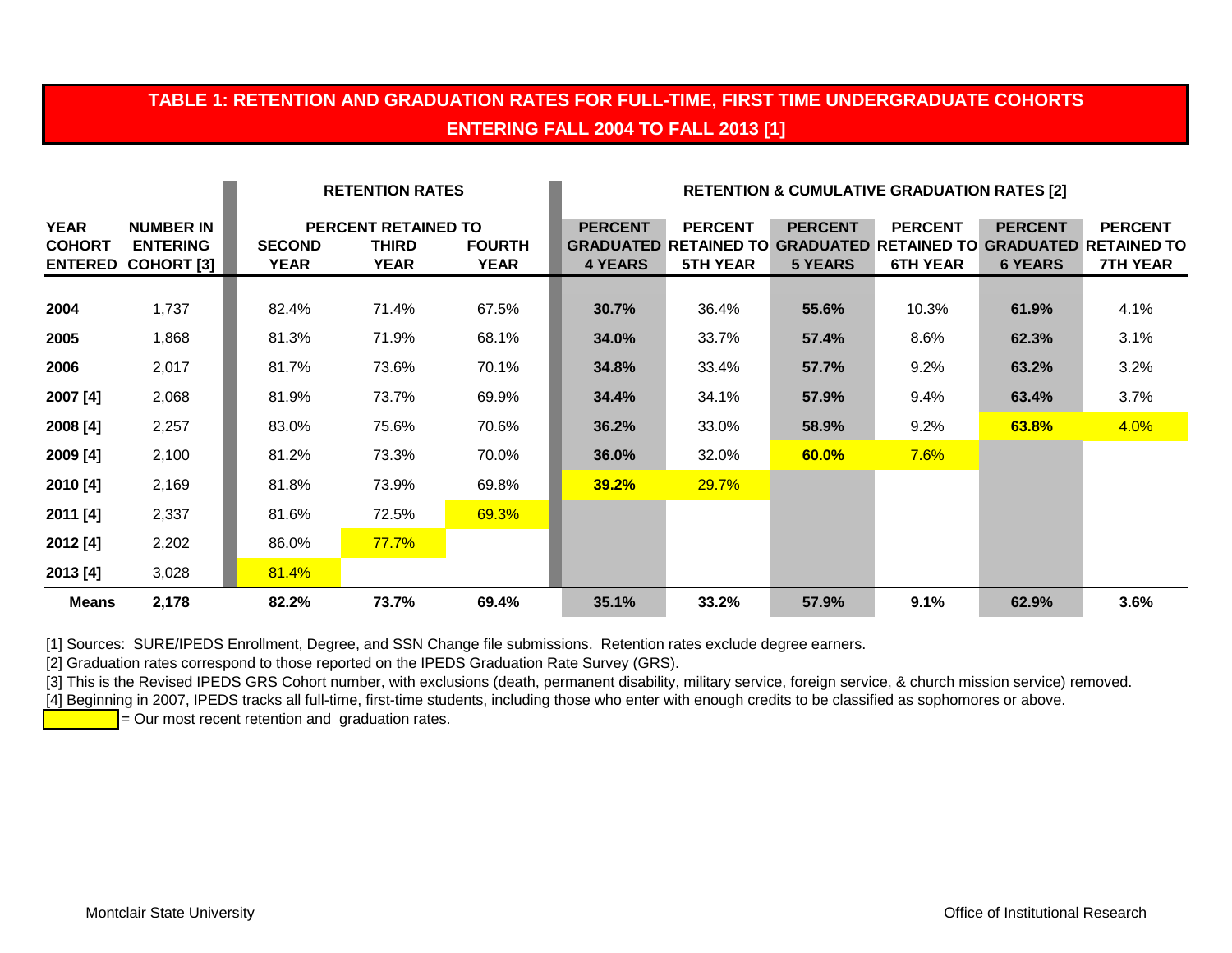### **TABLE 2: RETENTION AND GRADUATION RATES FOR FULL-TIME, FIRST TIME FRESHMAN COHORTS BY ADMISSIONS STATUS, FALL 2008 TO FALL 2013 [1]**

|                                       |                                                      |                              | <b>RETENTION RATES</b>                             |                              |                                  |                                   |                                  | <b>RETENTION &amp; CUMULATIVE GRADUATION RATES</b> |                                  |                                                                                                               |
|---------------------------------------|------------------------------------------------------|------------------------------|----------------------------------------------------|------------------------------|----------------------------------|-----------------------------------|----------------------------------|----------------------------------------------------|----------------------------------|---------------------------------------------------------------------------------------------------------------|
| YEAR &<br><b>ADMIT</b><br><b>TYPE</b> | <b>NUMBER IN</b><br><b>ENTERING</b><br><b>COHORT</b> | <b>SECOND</b><br><b>YEAR</b> | PERCENT RETAINED TO<br><b>THIRD</b><br><b>YEAR</b> | <b>FOURTH</b><br><b>YEAR</b> | <b>PERCENT</b><br><b>4 YEARS</b> | <b>PERCENT</b><br><b>5TH YEAR</b> | <b>PERCENT</b><br><b>5 YEARS</b> | <b>PERCENT</b><br><b>6TH YEAR</b>                  | <b>PERCENT</b><br><b>6 YEARS</b> | <b>PERCENT</b><br><b>GRADUATED RETAINED TO GRADUATED RETAINED TO GRADUATED RETAINED TO</b><br><b>7TH YEAR</b> |
| 2008                                  | 2,257                                                | 83.0%                        | 75.6%                                              | 70.6%                        | 36.2%                            | 33.0%                             | 58.9%                            | 9.2%                                               | 63.8%                            | 4.0%                                                                                                          |
| Regular                               | 1,934                                                | 82.8%                        | 75.7%                                              | 71.3%                        | 37.4%                            | 32.3%                             | 60.2%                            | 8.7%                                               | 64.7%                            | 3.9%                                                                                                          |
| <b>EOF</b>                            | 160                                                  | 83.8%                        | 73.1%                                              | 65.0%                        | 25.0%                            | 43.1%                             | 50.0%                            | 12.5%                                              | 56.3%                            | 8.1%                                                                                                          |
| Special                               | 163                                                  | 84.7%                        | 77.3%                                              | 68.1%                        | 33.1%                            | 31.3%                             | 52.8%                            | 11.0%                                              | 60.1%                            | 1.2%                                                                                                          |
| 2009                                  | 2,100                                                | 81.2%                        | 73.3%                                              | 70.0%                        | 36.0%                            | 32.0%                             | 60.0%                            | 7.6%                                               |                                  |                                                                                                               |
| Regular                               | 1,818                                                | 81.2%                        | 73.4%                                              | 70.5%                        | 37.4%                            | 31.0%                             | 61.1%                            | 7.0%                                               |                                  |                                                                                                               |
| <b>EOF</b>                            | 158                                                  | 80.4%                        | 70.9%                                              | 68.4%                        | 24.7%                            | 40.5%                             | 51.3%                            | 12.0%                                              |                                  |                                                                                                               |
| Special                               | 124                                                  | 83.1%                        | 74.2%                                              | 64.5%                        | 30.6%                            | 36.3%                             | 55.6%                            | 10.5%                                              |                                  |                                                                                                               |
| 2010                                  | 2,169                                                | 81.8%                        | 73.9%                                              | 69.8%                        | 39.2%                            | 29.7%                             |                                  |                                                    |                                  |                                                                                                               |
| Regular                               | 1,910                                                | 82.0%                        | 74.2%                                              | 70.3%                        | 40.8%                            | 28.8%                             |                                  |                                                    |                                  |                                                                                                               |
| <b>EOF</b>                            | 107                                                  | 85.0%                        | 75.7%                                              | 72.0%                        | 29.0%                            | 41.1%                             |                                  |                                                    |                                  |                                                                                                               |
| Special                               | 152                                                  | 77.0%                        | 67.8%                                              | 61.2%                        | 25.7%                            | 32.9%                             |                                  |                                                    |                                  |                                                                                                               |
| 2011                                  | 2,337                                                | 81.6%                        | 72.5%                                              | 69.3%                        |                                  |                                   |                                  |                                                    |                                  |                                                                                                               |
| Regular                               | 2,101                                                | 81.3%                        | 72.2%                                              | 69.3%                        |                                  |                                   |                                  |                                                    |                                  |                                                                                                               |
| <b>EOF</b>                            | 108                                                  | 88.0%                        | 77.8%                                              | 74.1%                        |                                  |                                   |                                  |                                                    |                                  |                                                                                                               |
| Special                               | 128                                                  | 82.0%                        | 72.7%                                              | 64.8%                        |                                  |                                   |                                  |                                                    |                                  |                                                                                                               |
| 2012                                  | 2,202                                                | 86.0%                        | <b>77.7%</b>                                       |                              |                                  |                                   |                                  |                                                    |                                  |                                                                                                               |
| Regular                               | 1,974                                                | 85.6%                        | 77.3%                                              |                              |                                  |                                   |                                  |                                                    |                                  |                                                                                                               |
| <b>EOF</b>                            | 124                                                  | 91.9%                        | 86.3%                                              |                              |                                  |                                   |                                  |                                                    |                                  |                                                                                                               |
| Special                               | 104                                                  | 87.5%                        | 76.0%                                              |                              |                                  |                                   |                                  |                                                    |                                  |                                                                                                               |
| 2013                                  | 3,028                                                | 81.4%                        |                                                    |                              |                                  |                                   |                                  |                                                    |                                  |                                                                                                               |
| Regular                               | 2,806                                                | 80.8%                        |                                                    |                              |                                  |                                   |                                  |                                                    |                                  |                                                                                                               |
| <b>EOF</b>                            | 126                                                  | 90.5%                        |                                                    |                              |                                  |                                   |                                  |                                                    |                                  |                                                                                                               |
| Special                               | 96                                                   | 88.5%                        |                                                    |                              |                                  |                                   |                                  |                                                    |                                  |                                                                                                               |

[1] Sources: SURE/IPEDS Enrollment, Degree, and SSN Change file submissions. Retention rates exclude degree earners.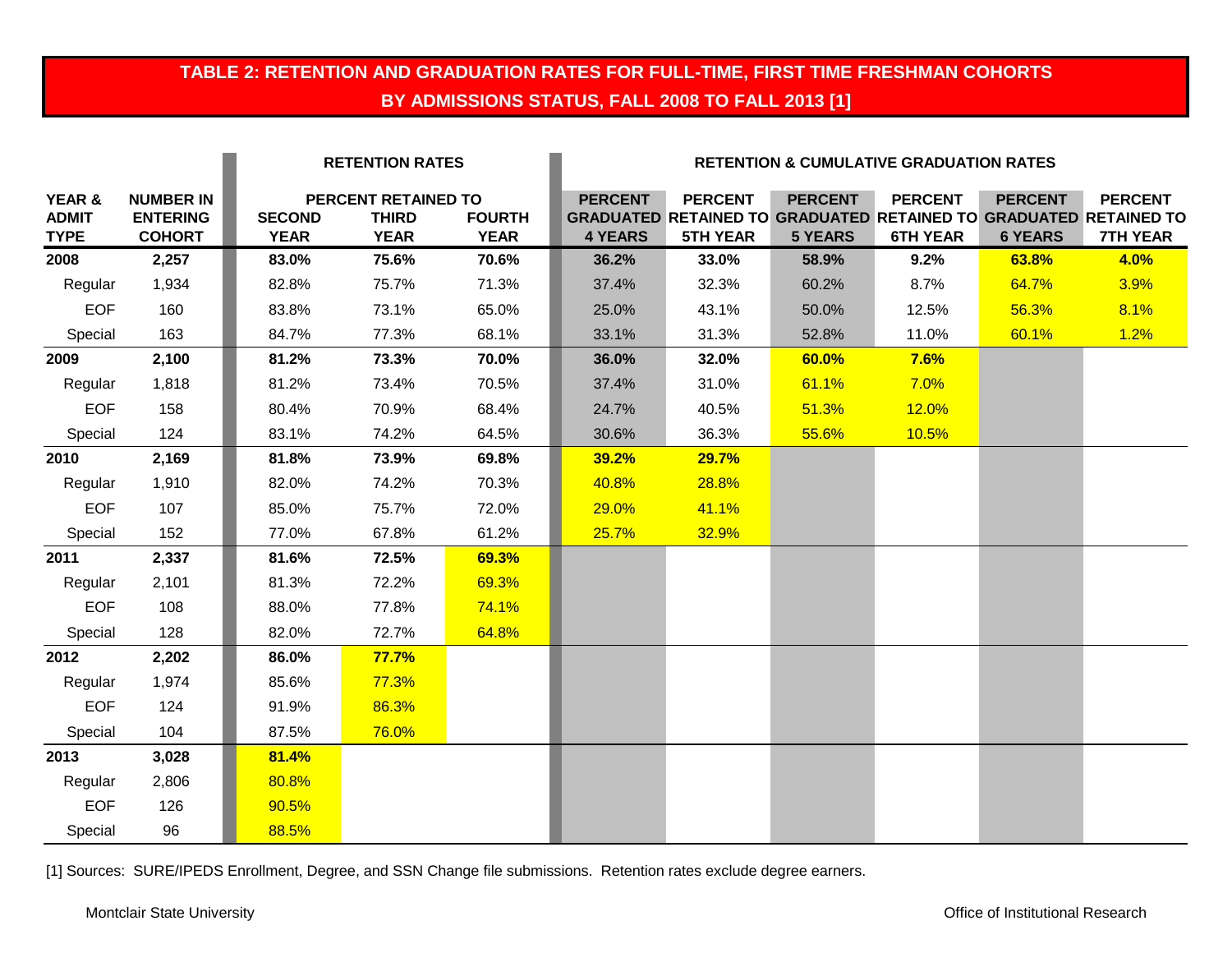### **TABLE 3: RETENTION AND GRADUATION RATES FOR FULL-TIME, FIRST TIME FRESHMAN COHORTS BY SEX, FALL 2007 TO FALL 2012 [1]**

|                                        |                                                      |                       | <b>RETENTION RATES</b>                                    |                              |                                  |                                                                                                               |                                  | <b>RETENTION &amp; CUMULATIVE GRADUATION RATES</b> |                                  |                                   |
|----------------------------------------|------------------------------------------------------|-----------------------|-----------------------------------------------------------|------------------------------|----------------------------------|---------------------------------------------------------------------------------------------------------------|----------------------------------|----------------------------------------------------|----------------------------------|-----------------------------------|
| <b>YEAR</b><br><b>ENTERED</b><br>& SEX | <b>NUMBER IN</b><br><b>ENTERING</b><br><b>COHORT</b> | <b>SECOND</b><br>YEAR | <b>PERCENT RETAINED TO</b><br><b>THIRD</b><br><b>YEAR</b> | <b>FOURTH</b><br><b>YEAR</b> | <b>PERCENT</b><br><b>4 YEARS</b> | <b>PERCENT</b><br><b>GRADUATED RETAINED TO GRADUATED RETAINED TO GRADUATED RETAINED TO</b><br><b>5TH YEAR</b> | <b>PERCENT</b><br><b>5 YEARS</b> | <b>PERCENT</b><br><b>6TH YEAR</b>                  | <b>PERCENT</b><br><b>6 YEARS</b> | <b>PERCENT</b><br><b>7TH YEAR</b> |
| 2008                                   | 2,257                                                | 83.0%                 | 75.6%                                                     | 70.6%                        | 36.2%                            | 33.0%                                                                                                         | 58.9%                            | 9.2%                                               | 63.8%                            | 4.0%                              |
| Female                                 | 1,365                                                | 84.2%                 | 77.9%                                                     | 73.8%                        | 43.0%                            | 30.1%                                                                                                         | 65.9%                            | 6.8%                                               | 69.7%                            | 2.9%                              |
| Male                                   | 892                                                  | 81.1%                 | 72.1%                                                     | 65.6%                        | 25.8%                            | 37.3%                                                                                                         | 48.2%                            | 12.8%                                              | 54.8%                            | 5.7%                              |
| 2009                                   | 2,100                                                | 81.2%                 | 73.3%                                                     | 70.0%                        | 36.0%                            | 32.0%                                                                                                         | 60.0%                            | 7.6%                                               |                                  |                                   |
| Female                                 | 1,284                                                | 84.0%                 | 77.1%                                                     | 74.6%                        | 41.9%                            | 30.8%                                                                                                         | 66.3%                            | 6.0%                                               |                                  |                                   |
| Male                                   | 816                                                  | 76.8%                 | 67.3%                                                     | 62.6%                        | 26.8%                            | 33.8%                                                                                                         | 50.1%                            | 10.2%                                              |                                  |                                   |
| 2010                                   | 2,169                                                | 81.8%                 | 73.9%                                                     | 69.8%                        | <b>39.2%</b>                     | <b>29.7%</b>                                                                                                  |                                  |                                                    |                                  |                                   |
| Female                                 | 1,248                                                | 83.1%                 | 75.9%                                                     | 71.9%                        | 43.8%                            | 28.2%                                                                                                         |                                  |                                                    |                                  |                                   |
| Male                                   | 921                                                  | 80.1%                 | 71.1%                                                     | 66.9%                        | 33.0%                            | 31.7%                                                                                                         |                                  |                                                    |                                  |                                   |
| 2011                                   | 2,337                                                | 81.6%                 | 72.5%                                                     | 69.3%                        |                                  |                                                                                                               |                                  |                                                    |                                  |                                   |
| Female                                 | 1,427                                                | 84.4%                 | 75.8%                                                     | <b>72.7%</b>                 |                                  |                                                                                                               |                                  |                                                    |                                  |                                   |
| Male                                   | 910                                                  | 77.4%                 | 67.4%                                                     | 64.0%                        |                                  |                                                                                                               |                                  |                                                    |                                  |                                   |
| 2012                                   | 2,202                                                | 86.0%                 | 77.7%                                                     |                              |                                  |                                                                                                               |                                  |                                                    |                                  |                                   |
| Female                                 | 1,431                                                | 87.1%                 | 79.4%                                                     |                              |                                  |                                                                                                               |                                  |                                                    |                                  |                                   |
| Male                                   | 771                                                  | 83.9%                 | 74.7%                                                     |                              |                                  |                                                                                                               |                                  |                                                    |                                  |                                   |
| 2013                                   | 3,028                                                | 81.4%                 |                                                           |                              |                                  |                                                                                                               |                                  |                                                    |                                  |                                   |
| Female                                 | 1,891                                                | 82.3%                 |                                                           |                              |                                  |                                                                                                               |                                  |                                                    |                                  |                                   |
| Male                                   | 1,137                                                | 79.9%                 |                                                           |                              |                                  |                                                                                                               |                                  |                                                    |                                  |                                   |

[1] Sources: SURE/IPEDS Enrollment, Degree, and SSN Change file submissions. Retention rates exclude degree earners.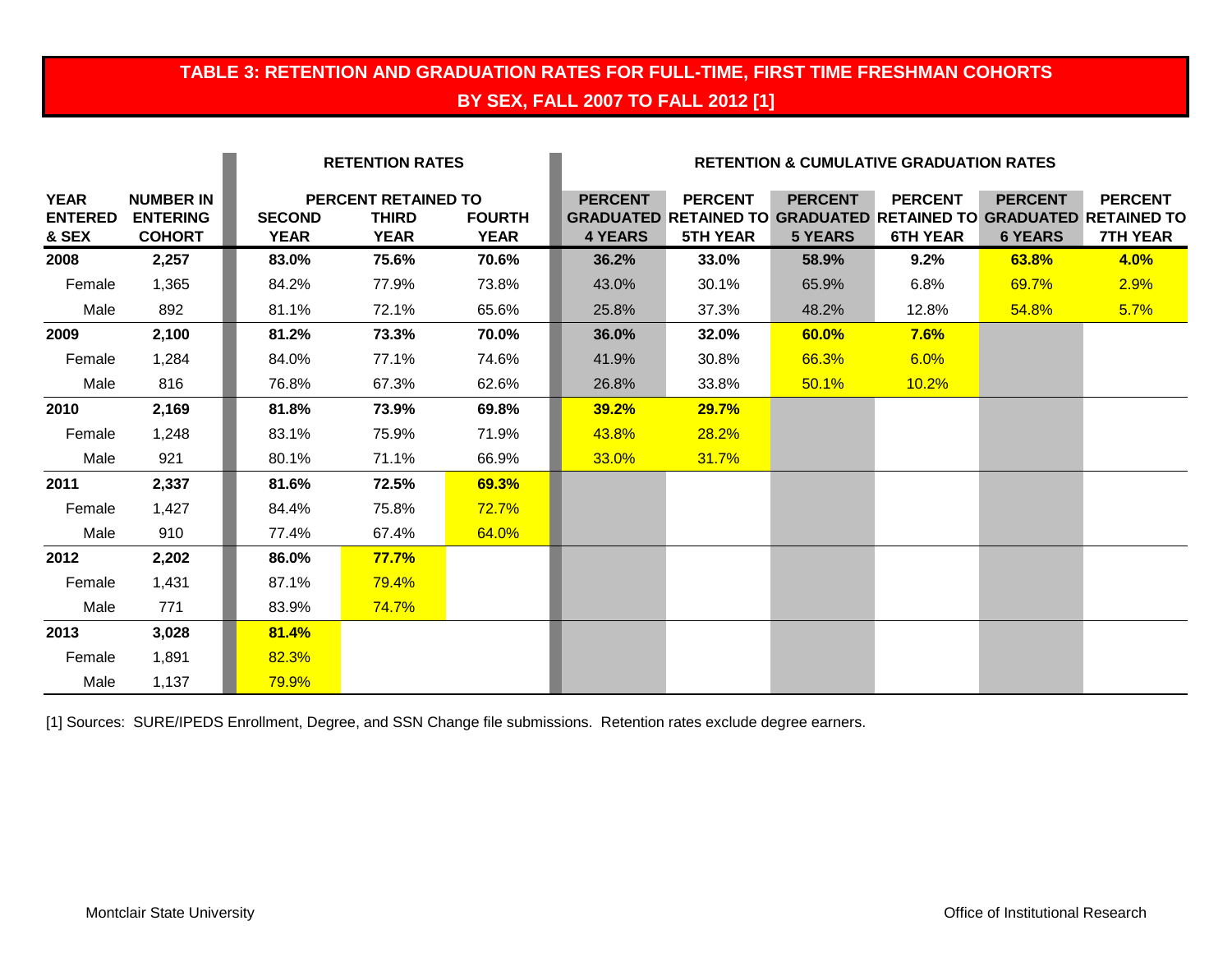### **TABLE 4: RETENTION AND GRADUATION RATES FOR FULL-TIME, FIRST TIME FRESHMAN COHORTS BY RACE/ETHNICITY/U.S. RESIDENCY, FALL 2008 TO FALL 2013 [1]**

|                                  |                                                      |                              | <b>RETENTION RATES</b>                             |                              |                                  | <b>RETENTION &amp; CUMULATIVE GRADUATION RATES</b>                                                     |                                  |                                   |                                  |                                   |
|----------------------------------|------------------------------------------------------|------------------------------|----------------------------------------------------|------------------------------|----------------------------------|--------------------------------------------------------------------------------------------------------|----------------------------------|-----------------------------------|----------------------------------|-----------------------------------|
| YEAR &<br>RACE/<br><b>ETHNIC</b> | <b>NUMBER IN</b><br><b>ENTERING</b><br><b>COHORT</b> | <b>SECOND</b><br><b>YEAR</b> | PERCENT RETAINED TO<br><b>THIRD</b><br><b>YEAR</b> | <b>FOURTH</b><br><b>YEAR</b> | <b>PERCENT</b><br><b>4 YEARS</b> | <b>PERCENT</b><br>GRADUATED RETAINED TO GRADUATED RETAINED TO GRADUATED RETAINED TO<br><b>5TH YEAR</b> | <b>PERCENT</b><br><b>5 YEARS</b> | <b>PERCENT</b><br><b>6TH YEAR</b> | <b>PERCENT</b><br><b>6 YEARS</b> | <b>PERCENT</b><br><b>7TH YEAR</b> |
| 2008 [2]                         | 2,257                                                | 83.0%                        | 75.6%                                              | 70.6%                        | 36.2%                            | 33.0%                                                                                                  | 58.9%                            | 9.2%                              | 63.8%                            | 4.0%                              |
| African Am                       | 174                                                  | 81.6%                        | 74.1%                                              | 66.1%                        | 28.7%                            | 33.3%                                                                                                  | 52.9%                            | 8.6%                              | 58.0%                            | 2.9%                              |
| Asian                            | 145                                                  | 82.8%                        | 71.0%                                              | 68.3%                        | 35.2%                            | 33.8%                                                                                                  | 57.9%                            | 12.4%                             | 62.8%                            | 5.5%                              |
| Latino/a                         | 466                                                  | 83.7%                        | 76.6%                                              | 70.6%                        | 31.8%                            | 39.5%                                                                                                  | 55.4%                            | 13.1%                             | 61.4%                            | 6.7%                              |
| Native Am                        | $\overline{4}$                                       | 75.0%                        | 50.0%                                              | 50.0%                        | 50.0%                            | 0.0%                                                                                                   | 50.0%                            | 0.0%                              | 50.0%                            | 0.0%                              |
| White                            | 1,190                                                | 83.7%                        | 77.1%                                              | 73.2%                        | 39.5%                            | 31.2%                                                                                                  | 62.1%                            | 7.8%                              | 66.7%                            | 3.0%                              |
| Internat'l                       | 23                                                   | 82.6%                        | 73.9%                                              | 56.5%                        | 43.5%                            | 17.4%                                                                                                  | 56.5%                            | 0.0%                              | 56.5%                            | 4.3%                              |
| Unknown                          | 255                                                  | 79.6%                        | 71.4%                                              | 64.3%                        | 33.7%                            | 30.6%                                                                                                  | 55.7%                            | 7.8%                              | 60.0%                            | 3.9%                              |
| 2009 [3]                         | 2,100                                                | 81.2%                        | 73.3%                                              | 70.0%                        | 36.0%                            | 32.0%                                                                                                  | 60.0%                            | 7.6%                              |                                  |                                   |
| Internat'l                       | 29                                                   | 89.7%                        | 86.2%                                              | 79.3%                        | 55.2%                            | 24.1%                                                                                                  | 72.4%                            | 3.4%                              |                                  |                                   |
| Hispanic                         | 404                                                  | 80.9%                        | 70.3%                                              | 68.1%                        | 30.2%                            | 35.1%                                                                                                  | 54.0%                            | 10.4%                             |                                  |                                   |
| Amlnd/NtAl                       | 4                                                    | 100.0%                       | 75.0%                                              | 75.0%                        | 50.0%                            | 0.0%                                                                                                   | 75.0%                            | 0.0%                              |                                  |                                   |
| Asian                            | 125                                                  | 80.8%                        | 72.8%                                              | 65.6%                        | 36.0%                            | 32.8%                                                                                                  | 61.6%                            | 6.4%                              |                                  |                                   |
| Black/AfAm                       | 176                                                  | 75.6%                        | 68.8%                                              | 67.0%                        | 28.4%                            | 31.8%                                                                                                  | 52.8%                            | 9.1%                              |                                  |                                   |
| NatHa/Pacl                       | 3                                                    | 66.7%                        | 66.7%                                              | 66.7%                        | 0.0%                             | 66.7%                                                                                                  | 33.3%                            | 33.3%                             |                                  |                                   |
| White                            | 1,069                                                | 82.8%                        | 75.5%                                              | 72.0%                        | 39.6%                            | 31.2%                                                                                                  | 63.1%                            | 7.3%                              |                                  |                                   |
| Multiracial                      | 18                                                   | 72.2%                        | 55.6%                                              | 50.0%                        | 33.3%                            | 16.7%                                                                                                  | 44.4%                            | 0.0%                              |                                  |                                   |
| Unknown                          | 272                                                  | 79.0%                        | 72.1%                                              | 68.8%                        | 34.2%                            | 32.0%                                                                                                  | 60.3%                            | 5.1%                              |                                  |                                   |
| 2010 [3]                         | 2,169                                                | 81.8%                        | 73.9%                                              | 69.8%                        | 39.2%                            | 29.7%                                                                                                  |                                  |                                   |                                  |                                   |
| Internat'l                       | 37                                                   | 67.6%                        | 64.9%                                              | 67.6%                        | 40.5%                            | 24.3%                                                                                                  |                                  |                                   |                                  |                                   |
| Hispanic                         | 429                                                  | 81.1%                        | 73.2%                                              | 69.2%                        | 34.0%                            | 31.7%                                                                                                  |                                  |                                   |                                  |                                   |
| AmInd/NtAI                       | 0                                                    | $\overline{\phantom{a}}$     | $\overline{\phantom{a}}$                           | $\overline{\phantom{a}}$     | $\frac{1}{2}$ and $\frac{1}{2}$  | $\sim$ $-$                                                                                             |                                  |                                   |                                  |                                   |
| Asian                            | 128                                                  | 85.9%                        | 78.1%                                              | 75.0%                        | 40.6%                            | 30.5%                                                                                                  |                                  |                                   |                                  |                                   |
| Black/AfAm                       | 185                                                  | 81.1%                        | 70.8%                                              | 65.9%                        | 31.4%                            | 35.1%                                                                                                  |                                  |                                   |                                  |                                   |
| NatHa/Pacl                       | 5                                                    | 40.0%                        | 40.0%                                              | 40.0%                        | 0.0%                             | 40.0%                                                                                                  |                                  |                                   |                                  |                                   |
| White                            | 1,079                                                | 82.7%                        | 74.8%                                              | 71.1%                        | 43.0%                            | 27.8%                                                                                                  |                                  |                                   |                                  |                                   |
| Multiracial                      | 66                                                   | 77.3%                        | 66.7%                                              | 57.6%                        | 33.3%                            | 22.7%                                                                                                  |                                  |                                   |                                  |                                   |
| Unknown                          | 240                                                  | 82.1%                        | 75.0%                                              | 69.2%                        | 38.8%                            | 32.5%                                                                                                  |                                  |                                   |                                  |                                   |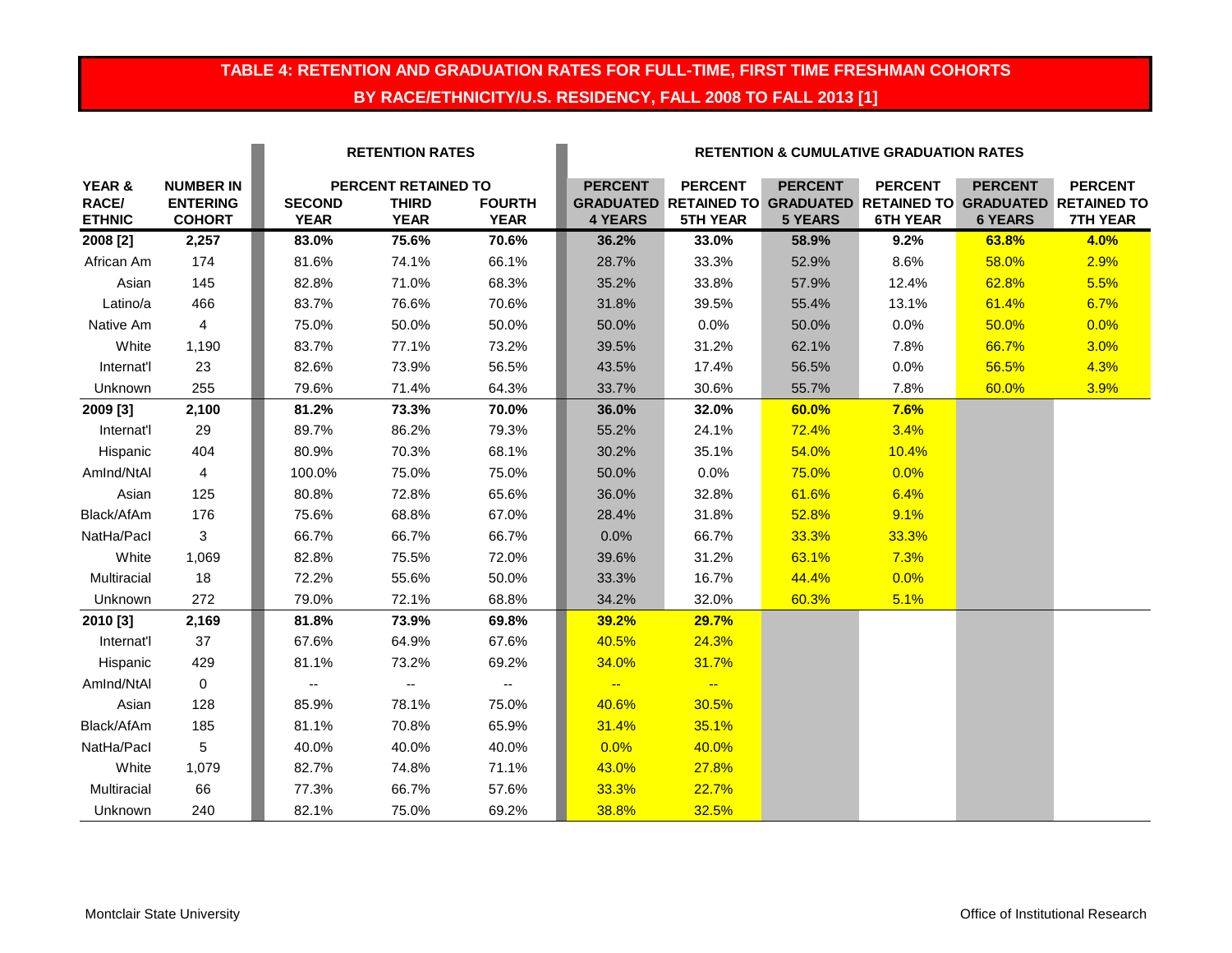|                        |                                  |                              | <b>RETENTION RATES</b>      |                              |                |                                                                                      |                | <b>RETENTION &amp; CUMULATIVE GRADUATION RATES</b> |                |                 |
|------------------------|----------------------------------|------------------------------|-----------------------------|------------------------------|----------------|--------------------------------------------------------------------------------------|----------------|----------------------------------------------------|----------------|-----------------|
| YEAR &                 | <b>NUMBER IN</b>                 |                              | PERCENT RETAINED TO         |                              | <b>PERCENT</b> | <b>PERCENT</b>                                                                       | <b>PERCENT</b> | <b>PERCENT</b>                                     | <b>PERCENT</b> | <b>PERCENT</b>  |
| RACE/<br><b>ETHNIC</b> | <b>ENTERING</b><br><b>COHORT</b> | <b>SECOND</b><br><b>YEAR</b> | <b>THIRD</b><br><b>YEAR</b> | <b>FOURTH</b><br><b>YEAR</b> | <b>4 YEARS</b> | GRADUATED RETAINED TO GRADUATED RETAINED TO GRADUATED RETAINED TO<br><b>5TH YEAR</b> | <b>5 YEARS</b> | <b>6TH YEAR</b>                                    | <b>6 YEARS</b> | <b>7TH YEAR</b> |
| 2011 [3]               | 2,337                            | 81.6%                        | 72.5%                       | 69.3%                        |                |                                                                                      |                |                                                    |                |                 |
| Internat'l             | $30\,$                           | 83.3%                        | 83.3%                       | 83.3%                        |                |                                                                                      |                |                                                    |                |                 |
| Hispanic               | 508                              | 83.5%                        | 74.0%                       | 71.1%                        |                |                                                                                      |                |                                                    |                |                 |
| AmInd/NtAI             | $\mathbf 0$                      | --                           | $\overline{\phantom{a}}$    | $\overline{\phantom{a}}$     |                |                                                                                      |                |                                                    |                |                 |
| Asian                  | 113                              | 85.8%                        | 72.6%                       | 66.4%                        |                |                                                                                      |                |                                                    |                |                 |
| Black/AfAm             | 215                              | 81.9%                        | 69.8%                       | 66.0%                        |                |                                                                                      |                |                                                    |                |                 |
| NatHa/Pacl             | 5                                | 80.0%                        | 60.0%                       | 60.0%                        |                |                                                                                      |                |                                                    |                |                 |
| White                  | 1,189                            | 81.3%                        | 72.4%                       | 69.6%                        |                |                                                                                      |                |                                                    |                |                 |
| Multiracial            | 94                               | 74.5%                        | 68.1%                       | 64.9%                        |                |                                                                                      |                |                                                    |                |                 |
| Unknown                | 183                              | 79.2%                        | 72.7%                       | 68.3%                        |                |                                                                                      |                |                                                    |                |                 |
| 2012 [3]               | 2,202                            | 86.0%                        | 77.7%                       |                              |                |                                                                                      |                |                                                    |                |                 |
| Internat'l             | 21                               | 66.7%                        | 66.7%                       |                              |                |                                                                                      |                |                                                    |                |                 |
| Hispanic               | 487                              | 89.9%                        | 83.6%                       |                              |                |                                                                                      |                |                                                    |                |                 |
| AmInd/NtAI             | $\overline{1}$                   | 100.0%                       | 0.0%                        |                              |                |                                                                                      |                |                                                    |                |                 |
| Asian                  | 113                              | 89.4%                        | 81.4%                       |                              |                |                                                                                      |                |                                                    |                |                 |
| Black/AfAm             | 201                              | 83.6%                        | 74.1%                       |                              |                |                                                                                      |                |                                                    |                |                 |
| NatHa/Pacl             | $\overline{2}$                   | 100.0%                       | 50.0%                       |                              |                |                                                                                      |                |                                                    |                |                 |
| White                  | 1,179                            | 85.4%                        | 76.5%                       |                              |                |                                                                                      |                |                                                    |                |                 |
| Multiracial            | 124                              | 83.1%                        | 75.0%                       |                              |                |                                                                                      |                |                                                    |                |                 |
| Unknown                | 74                               | 81.1%                        | 73.0%                       |                              |                |                                                                                      |                |                                                    |                |                 |
| 2013 [3]               | 3,028                            | 81.4%                        |                             |                              |                |                                                                                      |                |                                                    |                |                 |
| Internat'l             | 43                               | 76.7%                        |                             |                              |                |                                                                                      |                |                                                    |                |                 |
| Hispanic               | 683                              | 82.4%                        |                             |                              |                |                                                                                      |                |                                                    |                |                 |
| AmInd/NtAl             | $\overline{2}$                   | 50.0%                        |                             |                              |                |                                                                                      |                |                                                    |                |                 |
| Asian                  | 174                              | 79.9%                        |                             |                              |                |                                                                                      |                |                                                    |                |                 |
| Black/AfAm             | 293                              | 83.3%                        |                             |                              |                |                                                                                      |                |                                                    |                |                 |
| NatHa/Pacl             | $\overline{4}$                   | 100.0%                       |                             |                              |                |                                                                                      |                |                                                    |                |                 |
| White                  | 1,436                            | 80.2%                        |                             |                              |                |                                                                                      |                |                                                    |                |                 |
| Multiracial            | 114                              | 82.5%                        |                             |                              |                |                                                                                      |                |                                                    |                |                 |
| Unknown                | 279                              | 84.6%                        |                             |                              |                |                                                                                      |                |                                                    |                |                 |

[1] Sources: SURE/IPEDS Enrollment, Degree, and SSN Change file submissions. Retention rates exclude degree earners.

[2] Beginning in 2007, IPEDS tracks all full-time, first-time students, including those who enter with enough credits to be classified as sophomores or above.

[3] New Federal IPEDS reporting methodology. Unduplicated count of: a) Non-Resident Aliens, b) Hispanic/Latino, c) American Indian/Alaska Native, d) Asian,

e) Black/African American, f) Native Hawaiian/Pacific Islander, g) White, h) Two or more races, and i) Unknown.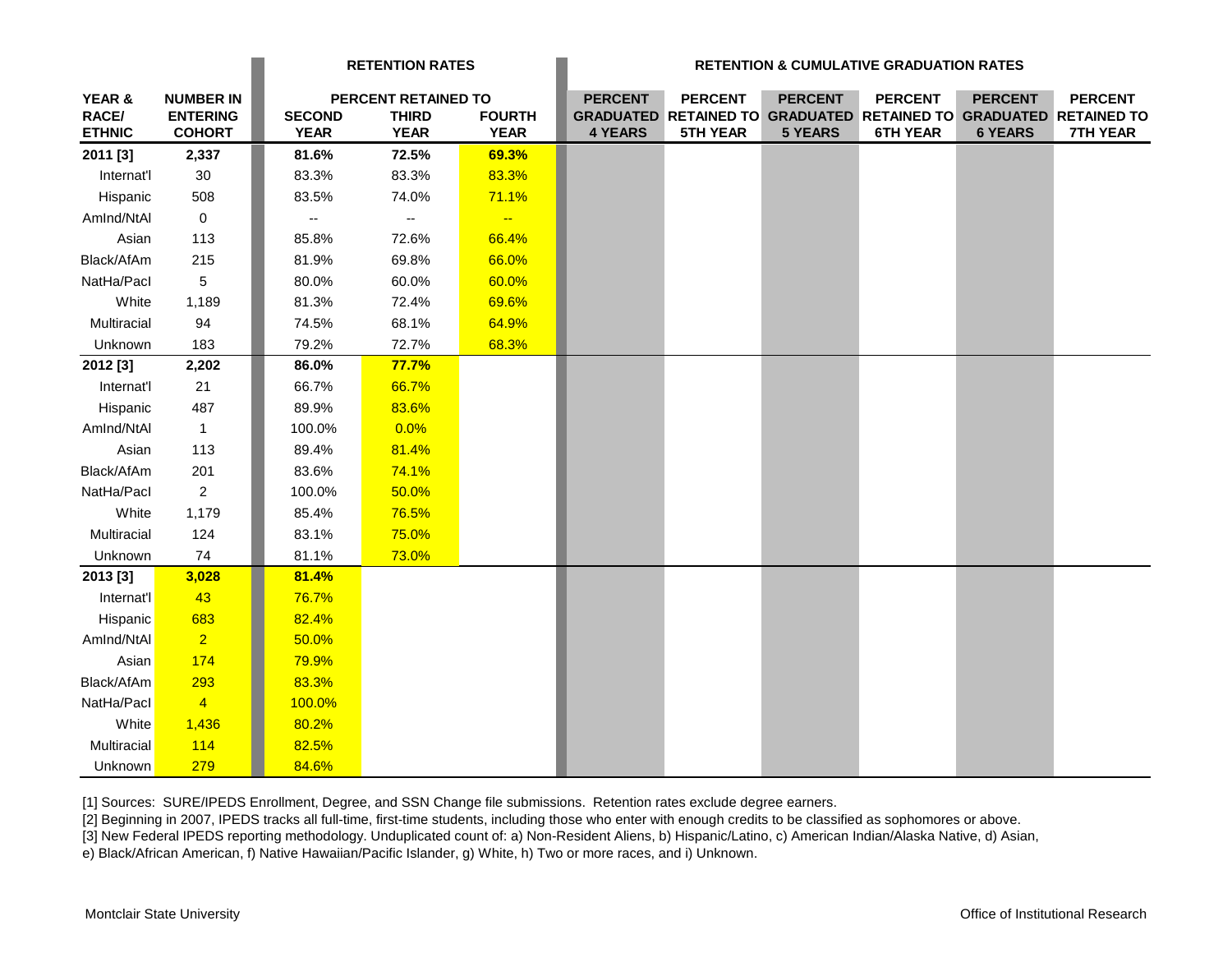### **TABLE 5: RETENTION AND GRADUATION RATES FOR FULL-TIME, FIRST TIME UNDERGRADUATES BY RACE/ETHNICITY AND SEX, FALL 2008 [1]**

|                                         |                                                      |                              | <b>RETENTION RATES</b>                                    |                              | <b>RETENTION &amp; CUMULATIVE GRADUATION RATES</b> |                                                                                                               |                                  |                                   |                                  |                                   |
|-----------------------------------------|------------------------------------------------------|------------------------------|-----------------------------------------------------------|------------------------------|----------------------------------------------------|---------------------------------------------------------------------------------------------------------------|----------------------------------|-----------------------------------|----------------------------------|-----------------------------------|
| YEAR &<br><b>RACE/</b><br><b>ETHNIC</b> | <b>NUMBER IN</b><br><b>ENTERING</b><br><b>COHORT</b> | <b>SECOND</b><br><b>YEAR</b> | <b>PERCENT RETAINED TO</b><br><b>THIRD</b><br><b>YEAR</b> | <b>FOURTH</b><br><b>YEAR</b> | <b>PERCENT</b><br><b>4 YEARS</b>                   | <b>PERCENT</b><br><b>GRADUATED RETAINED TO GRADUATED RETAINED TO GRADUATED RETAINED TO</b><br><b>5TH YEAR</b> | <b>PERCENT</b><br><b>5 YEARS</b> | <b>PERCENT</b><br><b>6TH YEAR</b> | <b>PERCENT</b><br><b>6 YEARS</b> | <b>PERCENT</b><br><b>7TH YEAR</b> |
|                                         |                                                      |                              |                                                           |                              |                                                    |                                                                                                               |                                  |                                   |                                  |                                   |
| 2008 [2]                                | 2,257                                                | 83.0%                        | 75.6%                                                     | 70.6%                        | 36.2%                                              | 33.0%                                                                                                         | 58.9%                            | 9.2%                              | 63.8%                            | 4.0%                              |
| African Am                              | 174                                                  | 81.6%                        | 74.1%                                                     | 66.1%                        | 28.7%                                              | 33.3%                                                                                                         | 52.9%                            | 8.6%                              | 58.0%                            | 2.9%                              |
| Female                                  | 111                                                  | 83.8%                        | 74.8%                                                     | 67.6%                        | 36.9%                                              | 26.1%                                                                                                         | 58.6%                            | 5.4%                              | 62.2%                            | 0.9%                              |
| Male                                    | 63                                                   | 77.8%                        | 73.0%                                                     | 63.5%                        | 14.3%                                              | 46.0%                                                                                                         | 42.9%                            | 14.3%                             | 50.8%                            | 6.3%                              |
| Asian                                   | 145                                                  | 82.8%                        | 71.0%                                                     | 68.3%                        | 35.2%                                              | 33.8%                                                                                                         | 57.9%                            | 12.4%                             | 62.8%                            | 5.5%                              |
| Female                                  | 81                                                   | 80.2%                        | 75.3%                                                     | 70.4%                        | 42.0%                                              | 30.9%                                                                                                         | 65.4%                            | 7.4%                              | 67.9%                            | 3.7%                              |
| Male                                    | 64                                                   | 85.9%                        | 65.6%                                                     | 65.6%                        | 26.6%                                              | 37.5%                                                                                                         | 48.4%                            | 18.8%                             | 56.3%                            | 7.8%                              |
| Latino/a                                | 466                                                  | 83.7%                        | 76.6%                                                     | 70.6%                        | 31.8%                                              | 39.5%                                                                                                         | 55.4%                            | 13.1%                             | 61.4%                            | 6.7%                              |
| Female                                  | 294                                                  | 84.4%                        | 78.9%                                                     | 72.8%                        | 37.4%                                              | 37.1%                                                                                                         | 61.6%                            | 11.2%                             | 67.7%                            | 5.1%                              |
| Male                                    | 172                                                  | 82.6%                        | 72.7%                                                     | 66.9%                        | 22.1%                                              | 43.6%                                                                                                         | 44.8%                            | 16.3%                             | 50.6%                            | 9.3%                              |
| Native Am                               | $\overline{4}$                                       | 75.0%                        | 50.0%                                                     | 50.0%                        | 50.0%                                              | 0.0%                                                                                                          | 50.0%                            | 0.0%                              | 50.0%                            | 0.0%                              |
| Female                                  | 3                                                    | 100.0%                       | 66.7%                                                     | 66.7%                        | 66.7%                                              | 0.0%                                                                                                          | 66.7%                            | 0.0%                              | 66.7%                            | 0.0%                              |
| Male                                    |                                                      | 0.0%                         | 0.0%                                                      | 0.0%                         | 0.0%                                               | 0.0%                                                                                                          | 0.0%                             | 0.0%                              | 0.0%                             | 0.0%                              |
| White                                   | 1,190                                                | 83.7%                        | 77.1%                                                     | 73.2%                        | 39.5%                                              | 31.2%                                                                                                         | 62.1%                            | 7.8%                              | 66.7%                            | 3.0%                              |
| Female                                  | 722                                                  | 85.0%                        | 79.2%                                                     | 76.3%                        | 46.8%                                              | 28.0%                                                                                                         | 69.3%                            | 5.5%                              | 72.4%                            | 2.4%                              |
| Male                                    | 468                                                  | 81.6%                        | 73.7%                                                     | 68.4%                        | 28.2%                                              | 36.1%                                                                                                         | 51.1%                            | 11.3%                             | 57.9%                            | 4.1%                              |
| Internat'l                              | 23                                                   | 82.6%                        | 73.9%                                                     | 56.5%                        | 43.5%                                              | 17.4%                                                                                                         | 56.5%                            | 0.0%                              | 56.5%                            | 4.3%                              |
| Female                                  | 16                                                   | 75.0%                        | 68.8%                                                     | 50.0%                        | 31.3%                                              | 25.0%                                                                                                         | 50.0%                            | 0.0%                              | 50.0%                            | 0.0%                              |
| Male                                    | $\overline{7}$                                       | 100.0%                       | 85.7%                                                     | 71.4%                        | 71.4%                                              | 0.0%                                                                                                          | 71.4%                            | 0.0%                              | 71.4%                            | 14.3%                             |
| <b>Unknown</b>                          | 255                                                  | 79.6%                        | 71.4%                                                     | 64.3%                        | 33.7%                                              | 30.6%                                                                                                         | 55.7%                            | 7.8%                              | 60.0%                            | 3.9%                              |
| Female                                  | 138                                                  | 83.3%                        | 74.6%                                                     | 73.2%                        | 41.3%                                              | 30.4%                                                                                                         | 65.9%                            | 5.8%                              | 68.8%                            | 2.9%                              |
| Male                                    | 117                                                  | 75.2%                        | 67.5%                                                     | 53.8%                        | 24.8%                                              | 30.8%                                                                                                         | 43.6%                            | 10.3%                             | 49.6%                            | 5.1%                              |

[1] Sources: SURE/IPEDS Enrollment, Degree, and SSN Change file submissions. Retention rates exclude degree earners.

[2] Beginning in 2007, IPEDS tracks all full-time, first-time students, including those who enter with enough credits to be classified as sophomores or above.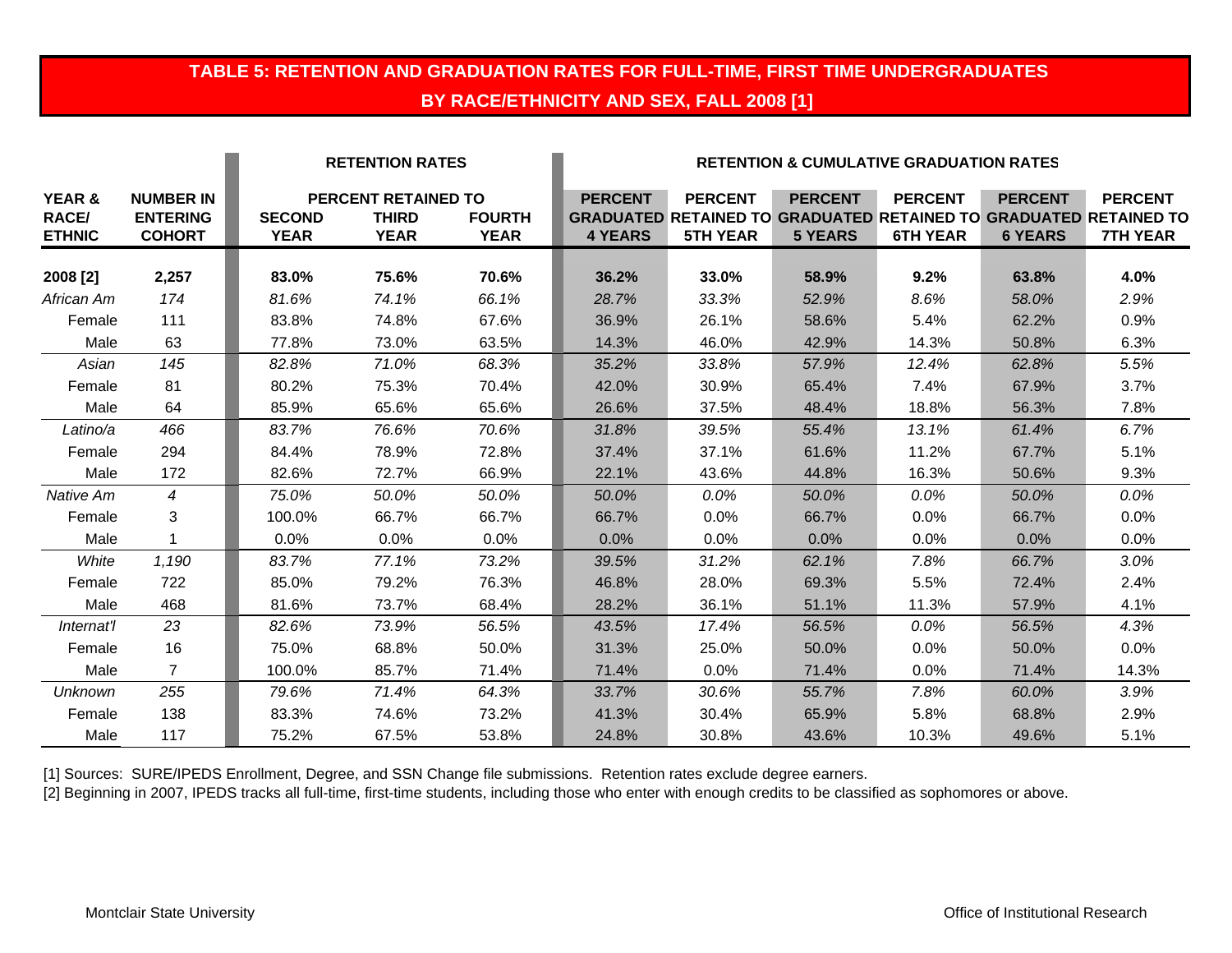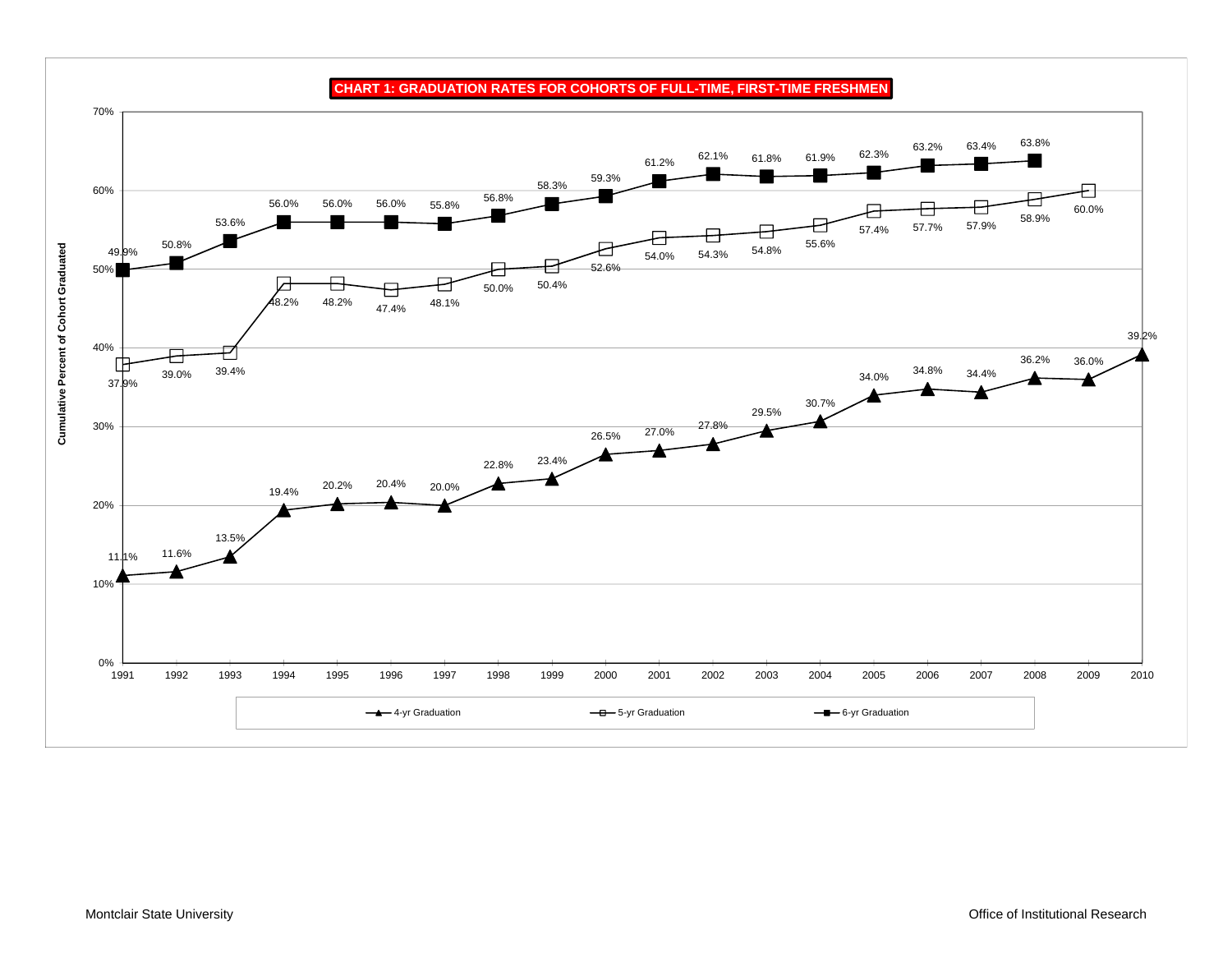#### **TABLE 6: LONG-TERM TRENDS IN GRADUATION RATES**

|            |                 |                 |                 |          | Completed Completed |
|------------|-----------------|-----------------|-----------------|----------|---------------------|
|            |                 |                 |                 | in Fifth | in Sixth            |
| Cohort     | 4-yr Graduation | 5-yr Graduation | 6-yr Graduation | Year     | Year                |
| 1991       | 11.1%           | 37.9%           | 49.9%           | 26.8%    | 12.0%               |
| 1992       | 11.6%           | 39.0%           | 50.8%           | 27.4%    | 11.8%               |
| 1993       | 13.5%           | 39.4%           | 53.6%           | 25.9%    | 14.2%               |
| 1994       | 19.4%           | 48.2%           | 56.0%           | 28.8%    | 7.8%                |
| 1995       | 20.2%           | 48.2%           | 56.0%           | 28.0%    | 7.8%                |
| 1996       | 20.4%           | 47.4%           | 56.0%           | 27.0%    | 8.6%                |
| 1997       | 20.0%           | 48.1%           | 55.8%           | 28.1%    | 7.7%                |
| 1998       | 22.8%           | 50.0%           | 56.8%           | 27.2%    | 6.8%                |
| 1999       | 23.4%           | 50.4%           | 58.3%           | 27.0%    | 7.9%                |
| 2000       | 26.5%           | 52.6%           | 59.3%           | 26.1%    | 6.7%                |
| 2001       | 27.0%           | 54.0%           | 61.2%           | 27.0%    | 7.2%                |
| 2002       | 27.8%           | 54.3%           | 62.1%           | 26.5%    | 7.8%                |
| 2003       | 29.5%           | 54.8%           | 61.8%           | 25.3%    | 7.0%                |
| 2004       | 30.7%           | 55.6%           | 61.9%           | 24.9%    | 6.3%                |
| 2005       | 34.0%           | 57.4%           | 62.3%           | 23.4%    | 4.9%                |
| 2006       | 34.8%           | 57.7%           | 63.2%           | 22.9%    | 5.5%                |
| 2007       | 34.4%           | 57.9%           | 63.4%           | 23.5%    | 5.5%                |
| 2008       | 36.2%           | 58.9%           | 63.8%           | 22.7%    | 4.9%                |
| 2009       | 36.0%           | 60.0%           |                 | 24.0%    |                     |
| 2010       | 39.2%           |                 |                 |          |                     |
| Average    | 25.9%           | 51.1%           | 58.5%           | 26.0%    | 7.8%                |
|            |                 |                 |                 |          |                     |
| Pct. Point |                 |                 |                 |          |                     |
| Change     | 28.10           | 21.00           | 13.50           | $-4.10$  | $-6.50$             |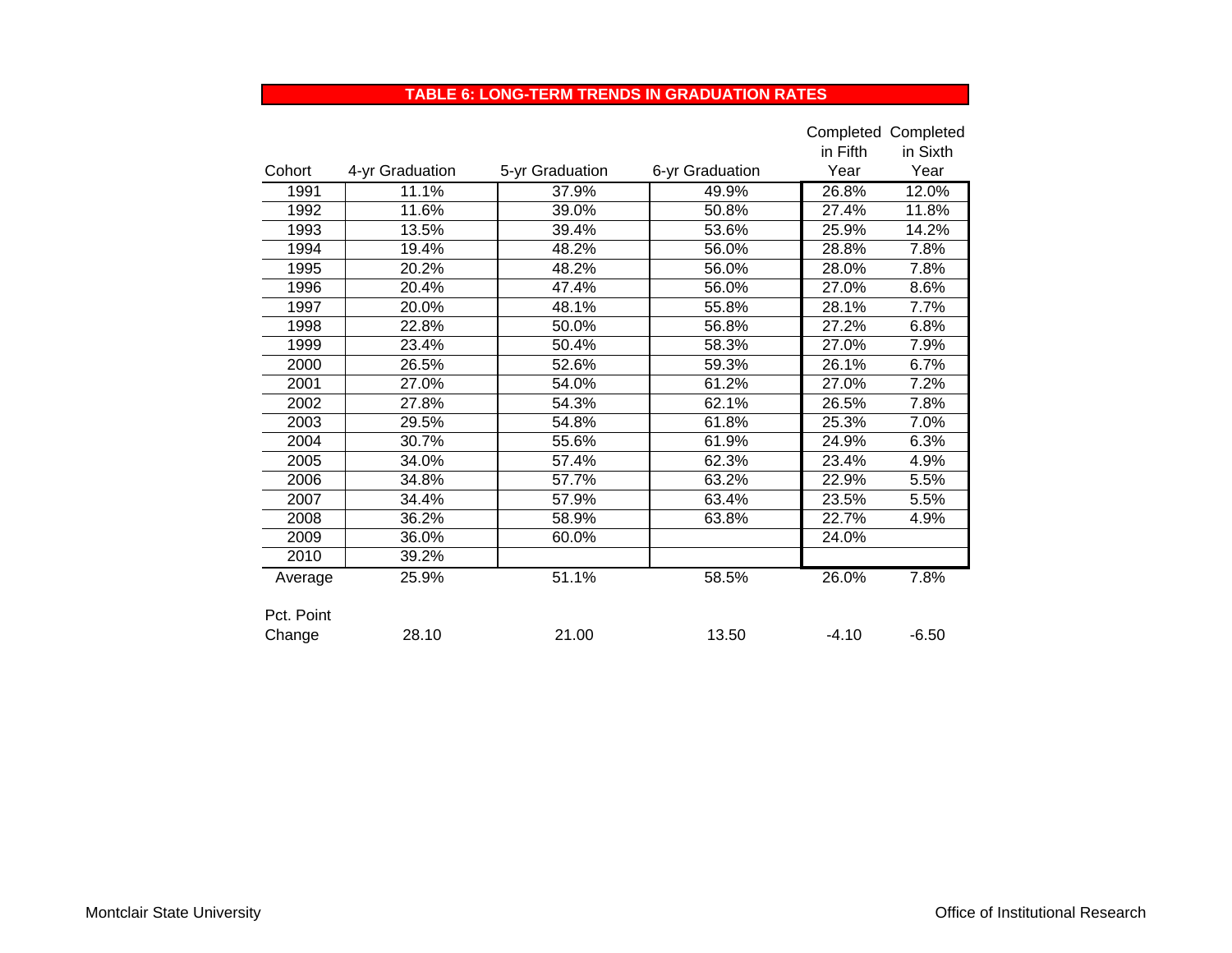**CHART 2: RETENTION RATES FOR COHORTS OF FULL-TIME, FIRST-TIME FRESHMEN**

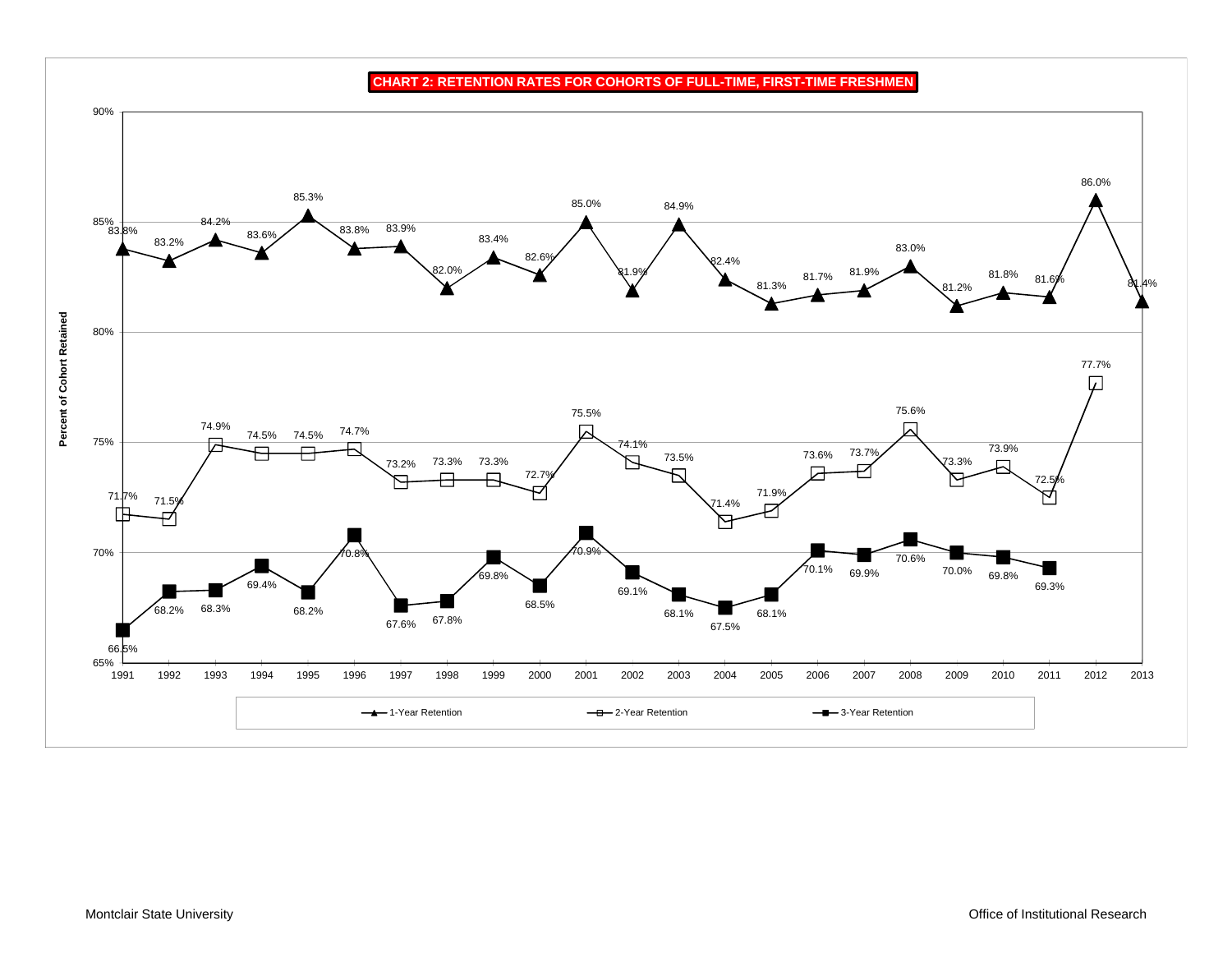|         | <b>First Semester</b> |                  |                  |                  | First Semester First Year Second Year Third Year |           |           |           |
|---------|-----------------------|------------------|------------------|------------------|--------------------------------------------------|-----------|-----------|-----------|
| Cohort  | Retention             | 1-Year Retention | 2-Year Retention | 3-Year Retention | Attrition                                        | Attrition | Attrition | Attrition |
| 1991    | <b>No</b>             | 83.8%            | 71.7%            | 66.5%            | <b>No</b>                                        | 16.2%     | 12.0%     | 5.3%      |
| 1992    | <b>Spring</b>         | 83.2%            | 71.5%            | 68.2%            | <b>Spring</b>                                    | 16.8%     | 11.7%     | 3.3%      |
| 1993    | <b>IPEDS</b>          | 84.2%            | 74.9%            | 68.3%            | <b>IPEDS</b>                                     | 15.8%     | 9.3%      | 6.6%      |
| 1994    | <b>Data</b>           | 83.6%            | 74.5%            | 69.4%            | <b>Data</b>                                      | 16.4%     | 9.1%      | 5.1%      |
| 1995    |                       | 85.3%            | 74.5%            | 68.2%            |                                                  | 14.7%     | 10.8%     | 6.3%      |
| 1996    | 94.4%                 | 83.8%            | 74.7%            | 70.8%            | 5.6%                                             | 16.2%     | 9.1%      | 3.9%      |
| 1997    | 95.1%                 | 83.9%            | 73.2%            | 67.6%            | 4.9%                                             | 16.1%     | 10.7%     | 5.6%      |
| 1998    | 94.0%                 | 82.0%            | 73.3%            | 67.8%            | 6.0%                                             | 18.0%     | 8.7%      | 5.5%      |
| 1999    | 95.1%                 | 83.4%            | 73.3%            | 69.8%            | 4.9%                                             | 16.6%     | 10.1%     | 3.5%      |
| 2000    | 94.6%                 | 82.6%            | 72.7%            | 68.5%            | 5.4%                                             | 17.4%     | 9.9%      | 4.2%      |
| 2001    | 94.6%                 | 85.0%            | 75.5%            | 70.9%            | 5.4%                                             | 15.0%     | 9.5%      | 4.6%      |
| 2002    | 94.2%                 | 81.9%            | 74.1%            | 69.1%            | 5.8%                                             | 18.1%     | 7.8%      | 5.0%      |
| 2003    | 93.5%                 | 84.9%            | 73.5%            | 68.1%            | 6.5%                                             | 15.1%     | 11.4%     | 5.4%      |
| 2004    | 94.0%                 | 82.4%            | 71.4%            | 67.5%            | 6.0%                                             | 17.6%     | 11.0%     | 3.9%      |
| 2005    | 94.7%                 | 81.3%            | 71.9%            | 68.1%            | 5.3%                                             | 18.7%     | 9.4%      | 3.8%      |
| 2006    | 93.4%                 | 81.7%            | 73.6%            | 70.1%            | 6.6%                                             | 18.3%     | 8.1%      | 3.5%      |
| 2007    | 94.0%                 | 81.9%            | 73.7%            | 69.9%            | 6.0%                                             | 18.1%     | 8.2%      | 3.8%      |
| 2008    | 94.5%                 | 83.0%            | 75.6%            | 70.6%            | 5.5%                                             | 17.0%     | 7.4%      | 5.0%      |
| 2009    | 94.4%                 | 81.2%            | 73.3%            | 70.0%            | 5.6%                                             | 18.8%     | 7.9%      | 3.3%      |
| 2010    | 93.8%                 | 81.8%            | 73.9%            | 69.8%            | 6.2%                                             | 18.2%     | 7.9%      | 4.1%      |
| 2011    | 93.6%                 | 81.6%            | 72.5%            | 69.3%            | 6.4%                                             | 18.4%     | 9.1%      | 3.2%      |
| 2012    | 95.5%                 | 86.0%            | 77.7%            |                  | 4.5%                                             | 14.0%     | 8.3%      |           |
| 2013    | 95.4%                 | 81.4%            |                  |                  | 4.6%                                             | 18.6%     |           |           |
| 2014    | 94.1%                 |                  |                  |                  | 5.9%                                             |           |           |           |
| Average | 94.4%                 | 83.0%            | 73.7%            | 69.0%            | 5.6%                                             | 17.0%     | 9.4%      | 4.5%      |

#### **TABLE 7: LONG-TERM TRENDS IN RETENTION AND ATTRITION**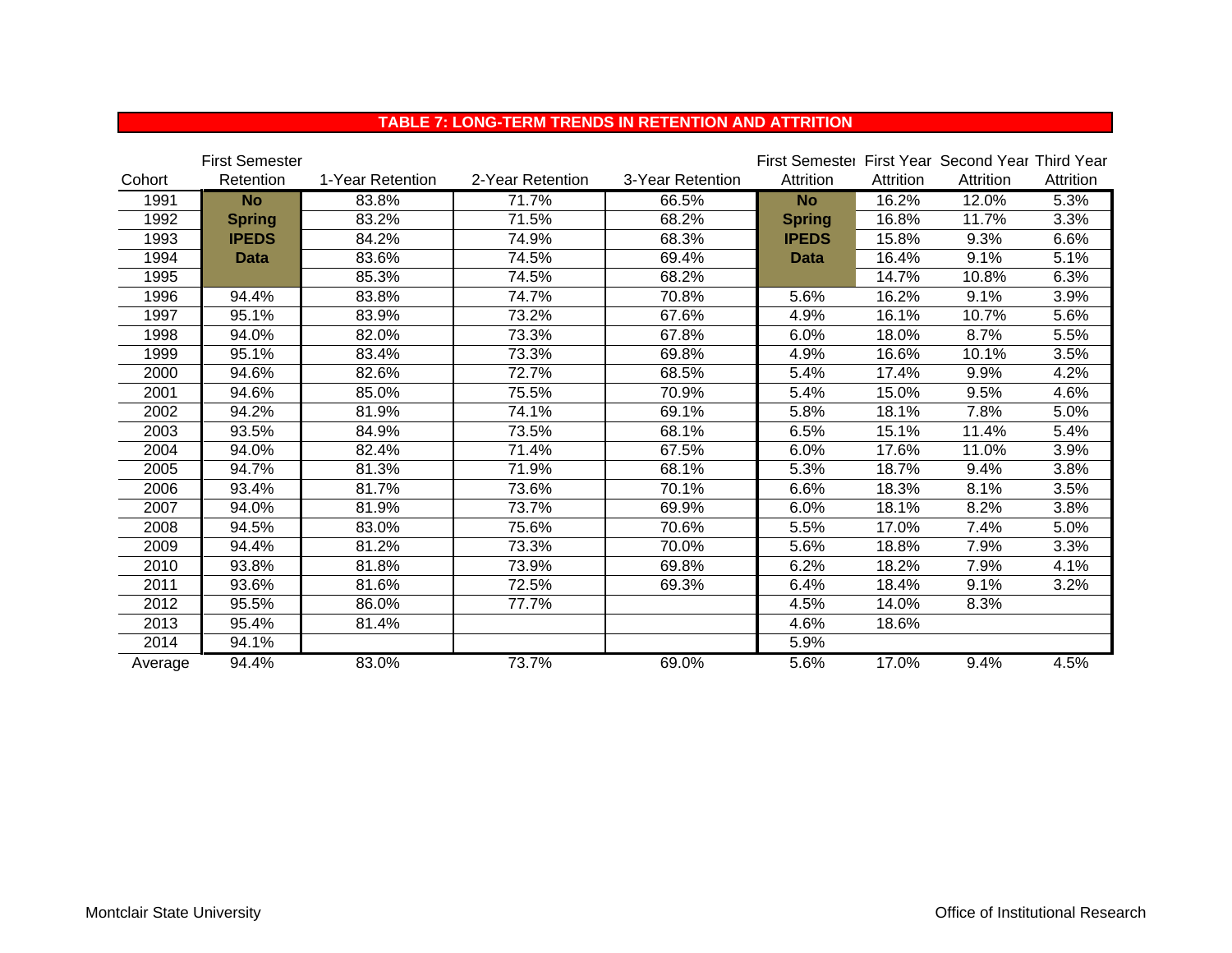|         | <b>TABLE 8: 200% GRADUATION RATES</b> |                                   |                                  |                                    |                                    |                                 |                                |  |  |  |
|---------|---------------------------------------|-----------------------------------|----------------------------------|------------------------------------|------------------------------------|---------------------------------|--------------------------------|--|--|--|
| Cohort  | Four-year<br>Graduation<br>$(100\%)$  | Five-year<br>Graduation<br>(125%) | Six-year<br>Graduation<br>(150%) | Seven-year<br>Graduation<br>(175%) | Eight-year<br>Graduation<br>(200%) | Completed<br>in Seventh<br>Year | Completed<br>in Eighth<br>Year |  |  |  |
| 1998    | 22.8%                                 | 50.0%                             | 56.8%                            | 59.5%                              | 60.7%                              | 2.7%                            | 1.2%                           |  |  |  |
| 1999    | 23.4%                                 | 50.4%                             | 58.3%                            | 61.5%                              | 62.3%                              | 3.2%                            | 0.8%                           |  |  |  |
| 2000    | 26.5%                                 | 52.6%                             | 59.3%                            | 61.0%                              | 62.5%                              | 1.7%                            | 1.5%                           |  |  |  |
| 2001    | 27.0%                                 | 54.0%                             | 61.2%                            | 63.8%                              | 64.8%                              | 2.6%                            | 1.0%                           |  |  |  |
| 2002    | 27.8%                                 | 54.3%                             | 62.1%                            | 63.9%                              | 64.6%                              | 1.8%                            | 0.6%                           |  |  |  |
| 2003    | 29.5%                                 | 54.8%                             | 61.8%                            | 63.4%                              | 64.4%                              | 1.6%                            | 1.0%                           |  |  |  |
| 2004    | 30.7%                                 | 55.6%                             | 61.9%                            | 63.8%                              | 64.8%                              | 1.9%                            | 1.0%                           |  |  |  |
| 2005    | 34.0%                                 | 57.4%                             | 62.3%                            | 63.8%                              | 64.5%                              | 1.5%                            | 0.7%                           |  |  |  |
| 2006    | 34.8%                                 | 57.7%                             | 63.2%                            | 64.7%                              | 65.6%                              | 1.5%                            | 0.8%                           |  |  |  |
| Average | 28.5%                                 | 54.1%                             | 60.8%                            | 62.8%                              | 63.8%                              | 2.1%                            | 1.0%                           |  |  |  |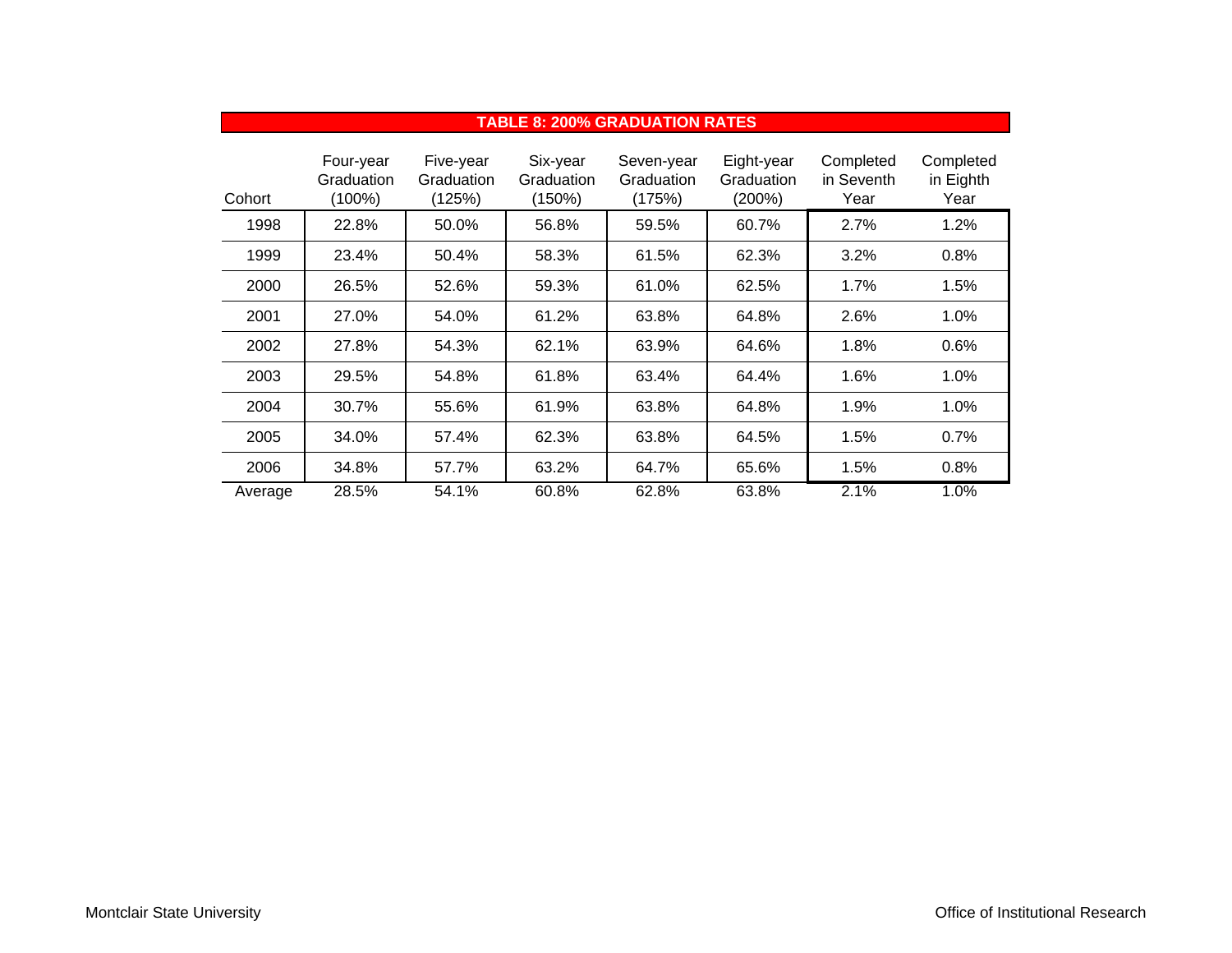### **TABLE 9: RETENTION AND GRADUATION RATES FOR THE FULL-TIME, FIRST TIME FRESHMAN COHORT ENTERING IN FALL 2008, BY SAT SCORES [1]**

|                                                 |                                                      |                              | <b>RETENTION RATES</b>                                    |                              |                                                | <b>CUMULATIVE GRADUATION RATES</b>                   |                                                      |
|-------------------------------------------------|------------------------------------------------------|------------------------------|-----------------------------------------------------------|------------------------------|------------------------------------------------|------------------------------------------------------|------------------------------------------------------|
| <b>YEAR &amp;</b><br><b>SAT</b><br><b>RANGE</b> | <b>NUMBER IN</b><br><b>ENTERING</b><br><b>COHORT</b> | <b>SECOND</b><br><b>YEAR</b> | <b>PERCENT RETAINED TO</b><br><b>THIRD</b><br><b>YEAR</b> | <b>FOURTH</b><br><b>YEAR</b> | <b>PERCENT</b><br><b>GRADUATED</b><br>≤4 YEARS | <b>PERCENT</b><br><b>GRADUATED</b><br><b>5 YEARS</b> | <b>PERCENT</b><br><b>GRADUATED</b><br><b>6 YEARS</b> |
| 2008<br>Math                                    | 2,257                                                | 83.0%                        | 75.6%                                                     | 70.6%                        | 36.2%                                          | 58.9%                                                | 63.8%                                                |
| 700-800                                         | 20                                                   | 85.0%                        | 80.0%                                                     | 45.0%                        | 45.0%                                          | 45.0%                                                | 45.0%                                                |
| 600-690                                         | 202                                                  | 81.7%                        | 74.8%                                                     | 67.8%                        | 36.1%                                          | 58.9%                                                | 63.4%                                                |
| 500-590                                         | 949                                                  | 82.3%                        | 74.3%                                                     | 71.0%                        | 36.2%                                          | 58.1%                                                | 64.0%                                                |
| 400-490                                         | 964                                                  | 84.1%                        | 77.4%                                                     | 71.7%                        | 36.7%                                          | 60.9%                                                | 64.9%                                                |
| 300-390                                         | 97                                                   | 80.4%                        | 70.1%                                                     | 64.9%                        | 24.7%                                          | 47.4%                                                | 53.6%                                                |
| 200-290                                         | $\mathbf 1$                                          | 100.0%                       | 100.0%                                                    | 100.0%                       | 0.0%                                           | 0.0%                                                 | 0.0%                                                 |
| Missing                                         | 24                                                   | 83.3%                        | 83.3%                                                     | 75.0%                        | 54.2%                                          | 75.0%                                                | 75.0%                                                |
| <b>Critical Reading</b>                         |                                                      |                              |                                                           |                              |                                                |                                                      |                                                      |
| 700-800                                         | 21                                                   | 100.0%                       | 95.2%                                                     | 71.4%                        | 52.4%                                          | 61.9%                                                | 66.7%                                                |
| 600-690                                         | 163                                                  | 80.4%                        | 69.9%                                                     | 65.0%                        | 35.0%                                          | 51.5%                                                | 55.2%                                                |
| 500-590                                         | 784                                                  | 83.3%                        | 76.0%                                                     | 71.2%                        | 37.8%                                          | 60.6%                                                | 64.9%                                                |
| 400-490                                         | 1,085                                                | 82.9%                        | 76.2%                                                     | 71.3%                        | 36.3%                                          | 59.9%                                                | 65.3%                                                |
| 300-390                                         | 176                                                  | 82.4%                        | 71.6%                                                     | 67.0%                        | 24.4%                                          | 49.4%                                                | 55.1%                                                |
| 200-290                                         | 4                                                    | 100.0%                       | 100.0%                                                    | 100.0%                       | 75.0%                                          | 75.0%                                                | 100.0%                                               |
| Missing                                         | 24                                                   | 83.3%                        | 83.3%                                                     | 75.0%                        | 54.2%                                          | 75.0%                                                | 75.0%                                                |
| Writing                                         |                                                      |                              |                                                           |                              |                                                |                                                      |                                                      |
| 700-800                                         | 20                                                   | 100.0%                       | 95.0%                                                     | 85.0%                        | 55.0%                                          | 80.0%                                                | 85.0%                                                |
| 600-690                                         | 180                                                  | 83.3%                        | 75.0%                                                     | 68.3%                        | 42.2%                                          | 60.6%                                                | 62.2%                                                |
| 500-590                                         | 850                                                  | 82.8%                        | 76.0%                                                     | 71.4%                        | 38.8%                                          | 61.8%                                                | 66.2%                                                |
| 400-490                                         | 1,018                                                | 83.4%                        | 75.3%                                                     | 70.4%                        | 34.3%                                          | 57.4%                                                | 62.5%                                                |
| 300-390                                         | 145                                                  | 80.0%                        | 73.1%                                                     | 67.6%                        | 21.4%                                          | 44.8%                                                | 55.2%                                                |
| 200-290                                         | 5                                                    | 60.0%                        | 60.0%                                                     | 40.0%                        | 60.0%                                          | 60.0%                                                | 60.0%                                                |
| Missing                                         | 39                                                   | 79.5%                        | 79.5%                                                     | 74.4%                        | 43.6%                                          | 71.8%                                                | 74.4%                                                |

[1] Sources: SURE/IPEDS Enrollment, Degree, and SSN Change file submissions. Retention rates exclude degree earners.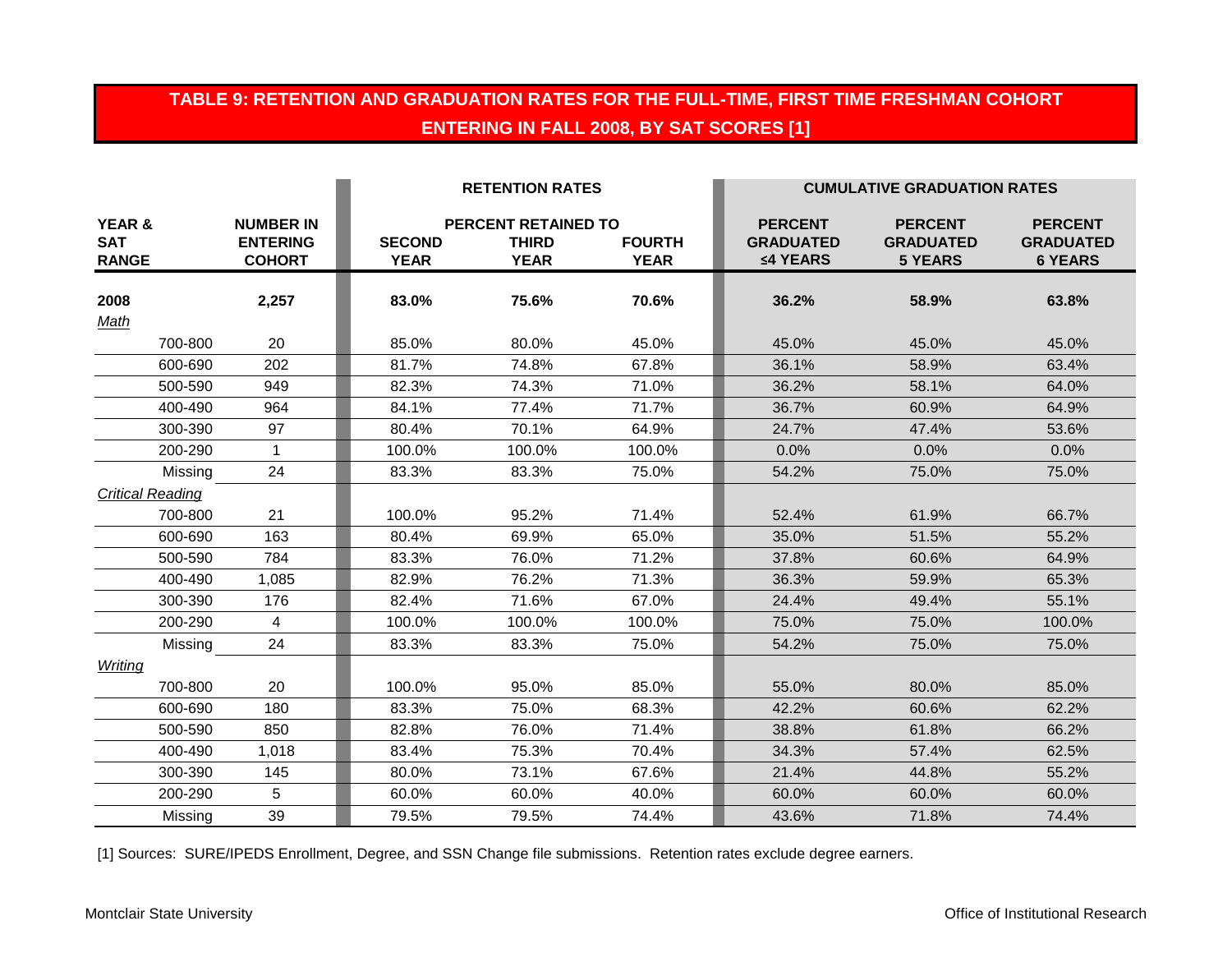### **TABLE 10: MEANS COMPARISONS: COMPLETERS VS. NON-COMPLETERS**

| 2008 Entering First-time Cohort |            | Means          |            | Statistical  |
|---------------------------------|------------|----------------|------------|--------------|
| Academic Measures               | Completers | Non-Completers | Difference | Significance |
| <b>SAT-Mathematics</b>          | 503        | 504            |            |              |
| SAT-Verbal                      | 488        | 488            |            |              |
| SAT-Combined (2 tests)          | 991        | 991            |            |              |
| <b>SAT-Written</b>              | 498        | 489            | 9          | $***$        |
| SAT-Combined (3 tests)          | 1489       | 1481           | 8          |              |
| <b>High School GPA</b>          | 3.10       | 2.92           | 0.18       | ***          |
| High School Rank                | 68         | 60             | 8          | $***$        |

\* T-tests: group means; 2-tailed, equal variance assumed, p≤0.05

\*\* T-tests: group means; 2-tailed, equal variance assumed, p≤0.01

\*\*\* T-tests: group means; 2-tailed, equal variance assumed, p≤0.001